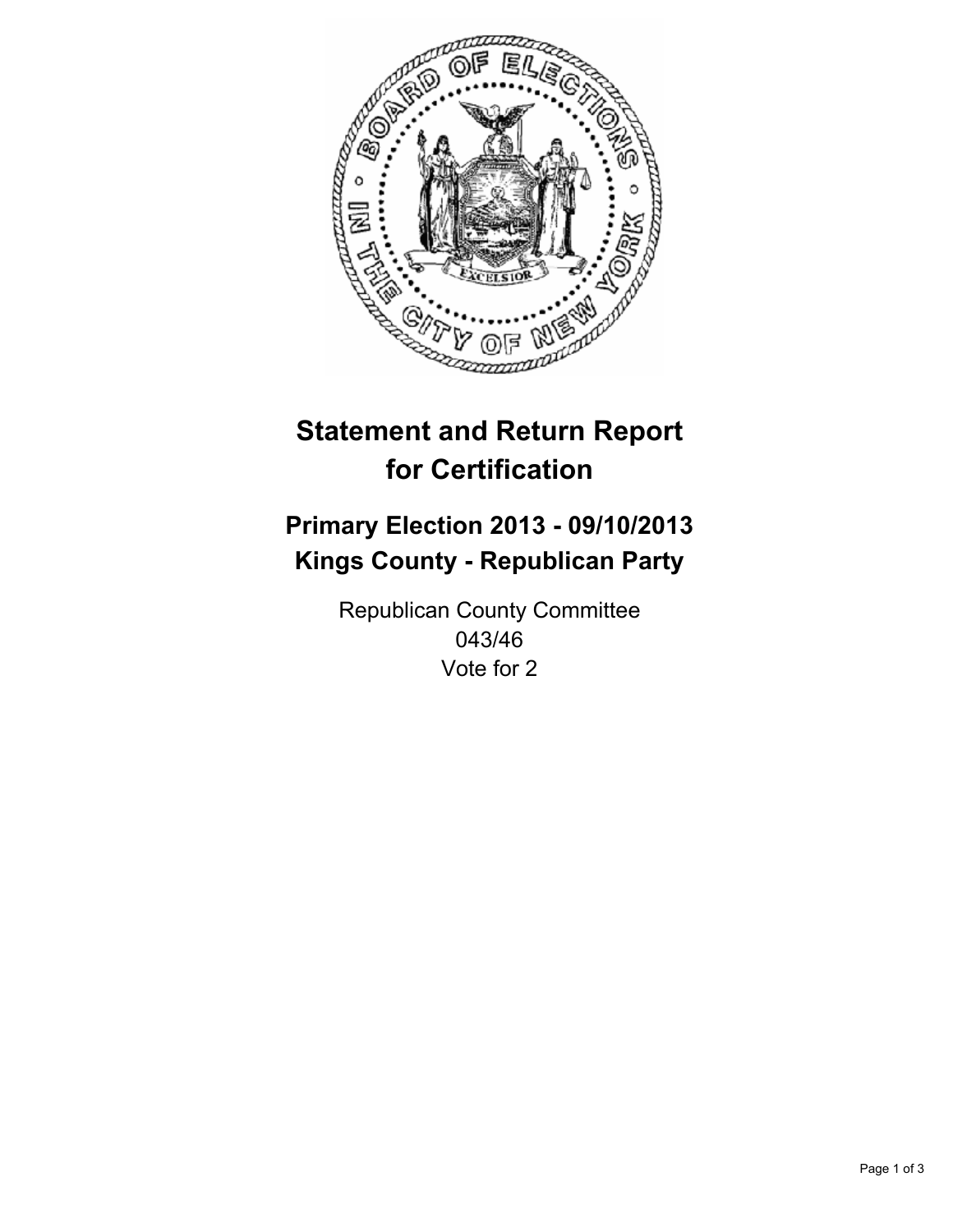

### **Assembly District 46**

| 0        |
|----------|
| $\Omega$ |
| 0        |
| $\Omega$ |
| 0        |
| 14       |
| 13       |
| 15       |
| 6        |
| 48       |
|          |